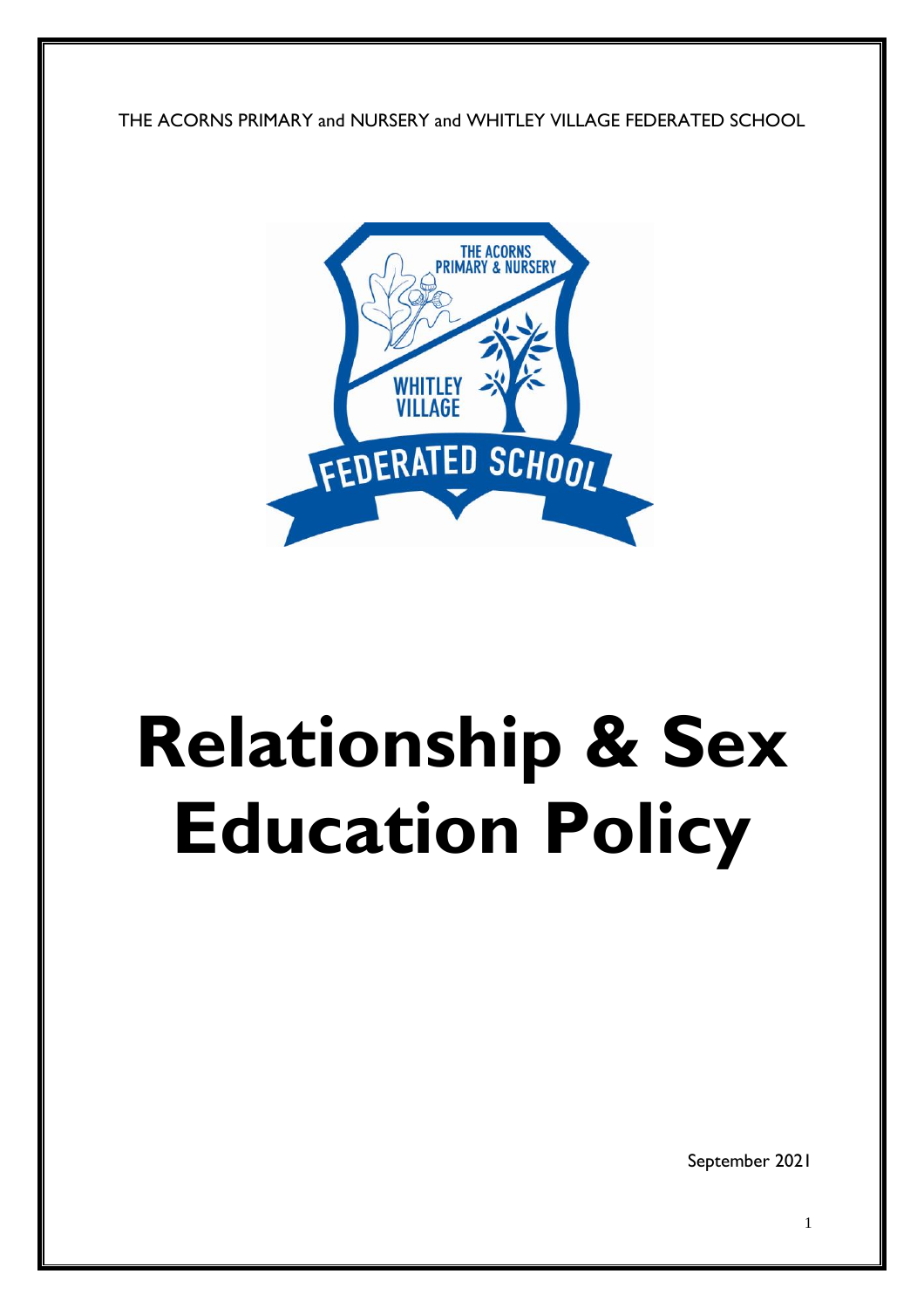

**We are a Rights Respecting School with No Outsiders**

Article 28: Every child has the right to an education

This policy was written in consultation with staff, pupils, parents and governors.

This policy should be read in conjunction with the school:

- Safeguarding Policy
- Behaviour/Anti-Bullying Policy
- **•** Equalities Policy
- Online Safety Policy
- SEND Information Report

## **1. School Background Information**

| 1.1             | Type of School           | <b>Primary Federated Schools</b> |
|-----------------|--------------------------|----------------------------------|
|                 | 1.2 Average No. on roll  | 362 (Acorns) 66 (Whitley)        |
| 1.3             | No. of classes in school | 13 (Acorns) 3 (Whitley)          |
| $\mathsf{I}$ .4 | Ethnic Breakdown         | Mixed                            |
| 1.5             | Gender                   | Mixed                            |

## **2. Key contacts**

| 2.1 RSE Lead:         | Natalie Brooks & Nicky Downey |
|-----------------------|-------------------------------|
| 2.2 Safeguarding Lead | Hannah Broom                  |

## **3. Dissemination**

Key information from this policy will be incorporated into the following documents where appropriate:

- 3.1 School Handbook / Prospectus
- 3.2 Staff Handbook / Induction materials
- 3.3 Governor Handbook / Induction materials
- 3.4 Pupil documentation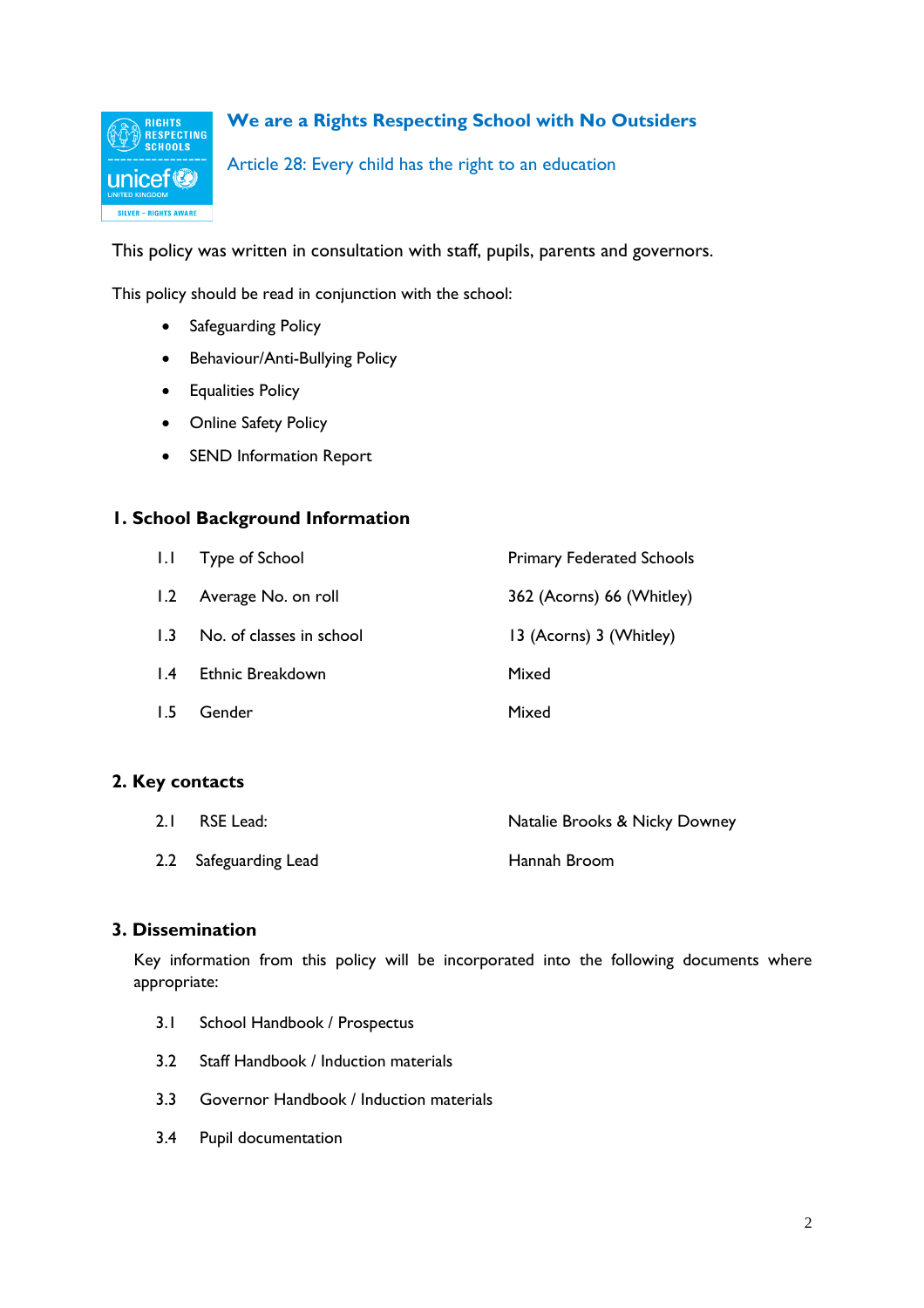# **4. Purpose of RSE Policy**

This policy has been written as a statutory requirement to:

- 4.1 Give clear guidance to staff and outside visitors about the content, organisation and approach to teaching RSE
- 4.2 Give information to parents and carers about what is taught and when
- 4.3 Give parents and cares information about their involvement with RSE
- 4.4 Give a clear statement on what the school aims to achieve from RSE and why it thinks RSE is important
- 4.5 Clarify the content and manner in which RSE is delivered

## **5. Legislation**

Guidance from the DfE under sections 34 and 35 of the Children and Social Work Act 2017 makes Relationships Education and Health Education statutory in all Primary schools. This new guidance replaces the DfE Sex and Relationships Education Guidance from 2000. The guidance will become mandatory in September 2020, but schools are advised to start following it from 2019. Expectations on primary schools are as follows:

- 5.1 Relationships Education will be compulsory in all Primary Schools (or those pupils receiving Primary Education) – this includes academies, free schools and independent schools
- 5.2 Health Education will be compulsory in all Primary and Secondary Schools (or those pupils receiving Primary or Secondary Education) – this includes all academies and free schools but not independent schools as PSHE is already statutory in these schools.

# **6. Sex Education**

The Department for Education continues to recommend that all primary schools should have a sex education programme tailored to the age and the physical and emotional maturity of the pupils. In addition to statutory science and the new statutory Relationships and Health Education (refer to point 10.5) we will be delivering two lessons in year 6 which go beyond the science curriculum and look in more detail at how a baby is made. We feel these lessons are important as they address many of the questions that children have and are taught in the context of healthy adult relationships.

# **7. Aims of RSE**

- Develop confidence to talk, listen and think about feelings and relationships
- Address concerns and correct misunderstandings and be able to protect themselves and ask for help
- Develop skills to make and maintain positive relationships
- Develop positive attitudes and values and respect differences in opinions
- Develop a positive self-image and high self esteem
- Gain accurate knowledge and understanding about sexuality and relationships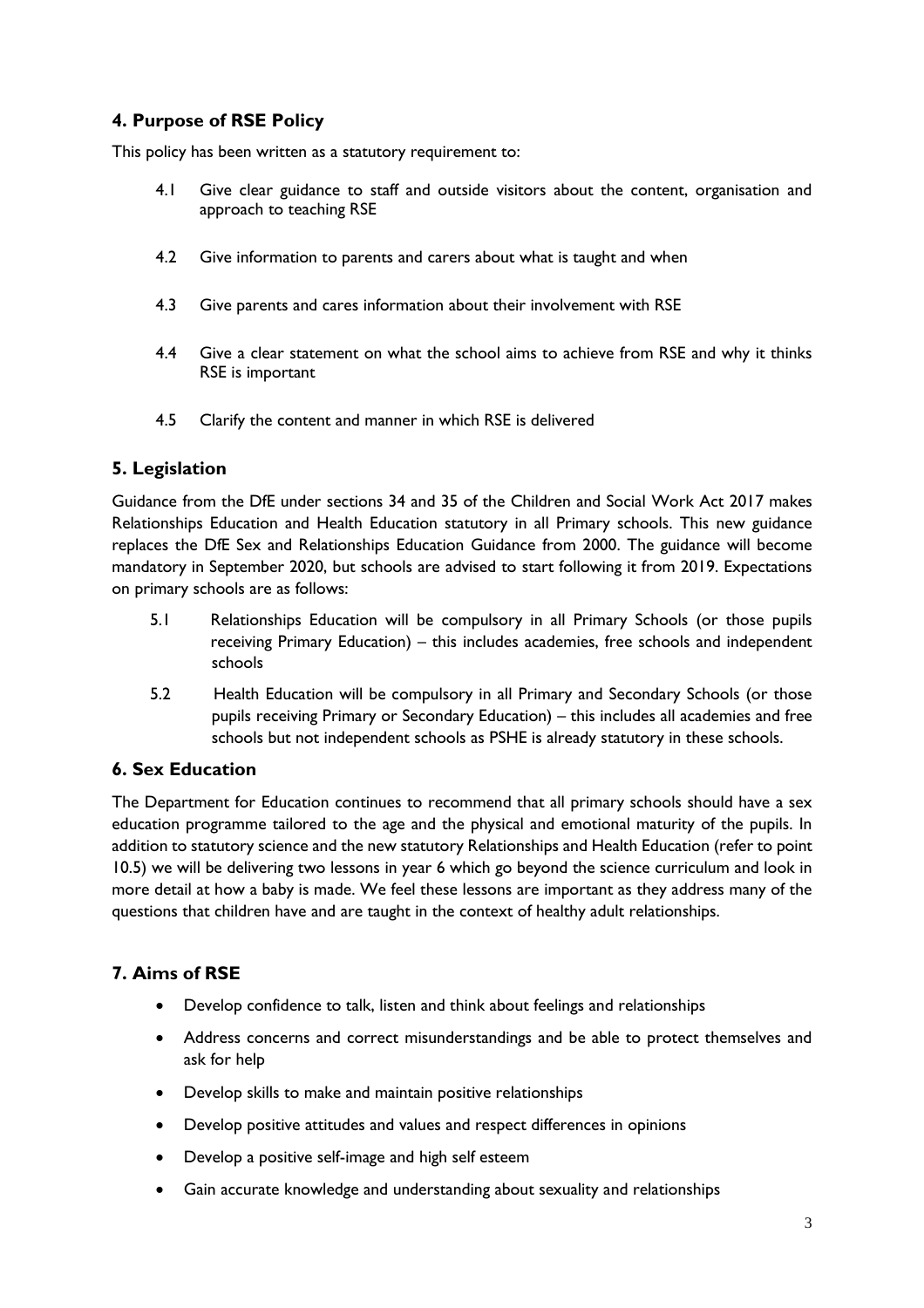- Develop personal responsibility for one's actions
- Develop an awareness for internet safety when online

## **8. Moral and Values framework**

RSE will be delivered within the school's agreed aims, values and moral framework which is sensitive to the needs and beliefs of pupils, parents / carers and other members of the school community. This will be delivered within the school's agreed equal opportunities framework.

Relationships and Sex Education (RSE) supports and guides children and young people in lifelong learning about relationships, emotions, the human biology of sex and sexuality and sexual health. Along with parents and carers, we help our young people to understand and manage their physical and emotional development in adolescence and prepare for the decisions to be made in adult life.

#### Article 13 – Every child must be free to express their thoughts and opinions

#### Article 15 – Every child has the right to reliable information

We believe that pupils should have accurate information that relates to their needs. As a Rights Respecting School we understand that all children have the right to access information in matters that involve them and have the right to make decisions and have their opinions heard. They need help to explore their own feelings and attitudes, and those of society, in order to develop values on which to base decisions about relationships. They need to learn the communication skills necessary to help them take increasing responsibility for their own sexual behaviour.

Thinking about morals and values includes:

- Respect for self and others
- Non-exploitation in relationships
- Commitment, trust and love within relationships
- Honesty with self and others
- Self-awareness
- Exploration of rights, duties and responsibilities
- Understanding diversity regarding religion, culture, sexual orientation and gender

## **9. Content and Organisation of the Programme**

The school aims to provide a programme of sex and drug education in line with the Science and Computing Curriculum and PSCHE education scheme of work.

9.1 Timetable allocation – There will be approx. 45 minutes given to teach each session. Pupils will receive 3 Drugs and Alcohol and 3 Relationships and Sex sessions each year during the Spring and Summer terms.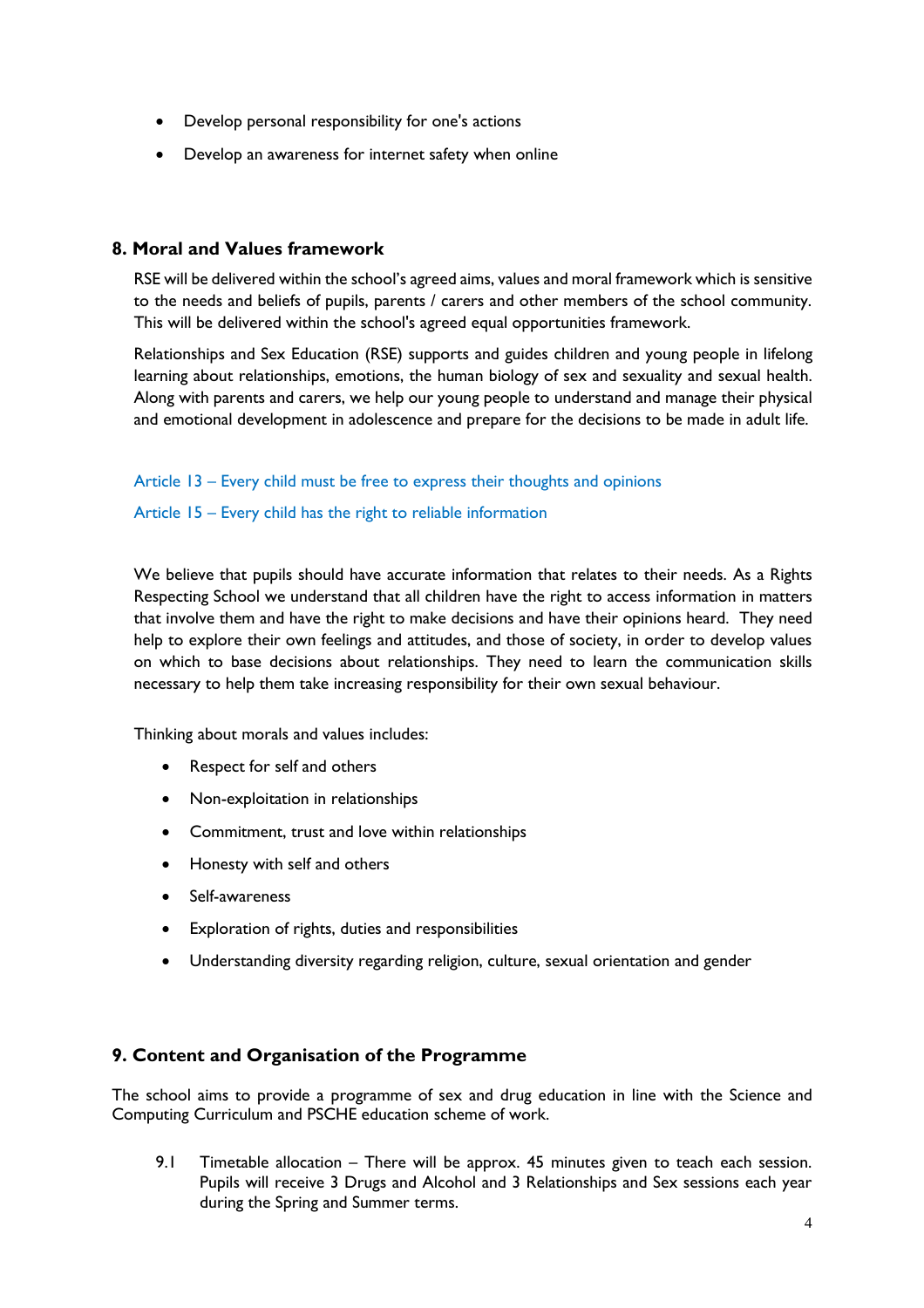- 9.2 Groupings The sessions will be taught within year groups throughout the school. When appropriate in KS2 the children will split into single-sex groups.
- 9.3 Staff Involved The sessions will be taught by class teachers and their teams.
- 9.4 Where taught Dedicated PSCHE lessons within Spring and Summer terms in classrooms or areas of school the children are familiar with.
- 9.5 How taught:
	- Teaching staff will set a group agreement with pupils to ensure that an atmosphere is created where pupils feel able to discuss concerns, feelings and relationships
	- It should be recognised that questions from pupils will be addressed and dealt with in the most appropriate manner and not disregarded. The form in which these questions are addressed may be in group activities, or on a one-to-one basis, as appropriate.
	- Resources will be assessed to ensure that they are appropriate to the age and maturity of pupils. They will take into account equality of opportunity through their use of language, cultural attitudes and images, avoiding stereotyping, racism, sexism or homophobia.
	- In every section of the course a variety of teaching and learning styles are used including quality texts, videos, information sheets, textbooks, visual aids and models, games, roleplay, the Internet and visits by theatre groups.

## 9.6 Curriculum Content

Statutory content is as follows:

#### **Science Curriculum**

## **Key Stage 1 (age 5-7 years) - Statutory Science Curriculum**

- Identify, name, draw and label the basic parts of the human body and say which part of the body is associated with each sense
- Notice that animals, including humans, have offspring which grow into adults
- Describe the importance for humans of exercise, eating the right amounts of different types of food, and hygiene

## **Key Stage 2 (age 7-11 years) - Statutory Science Curriculum**

- Describe the life process of reproduction in some plants and animals
- Describe the changes as humans develop to old age
- Recognise that living things produce offspring of the same kind, but normally offspring vary and are not identical to their parents

#### **Relationships Education**

- Families and people who care for me
- Caring Friendships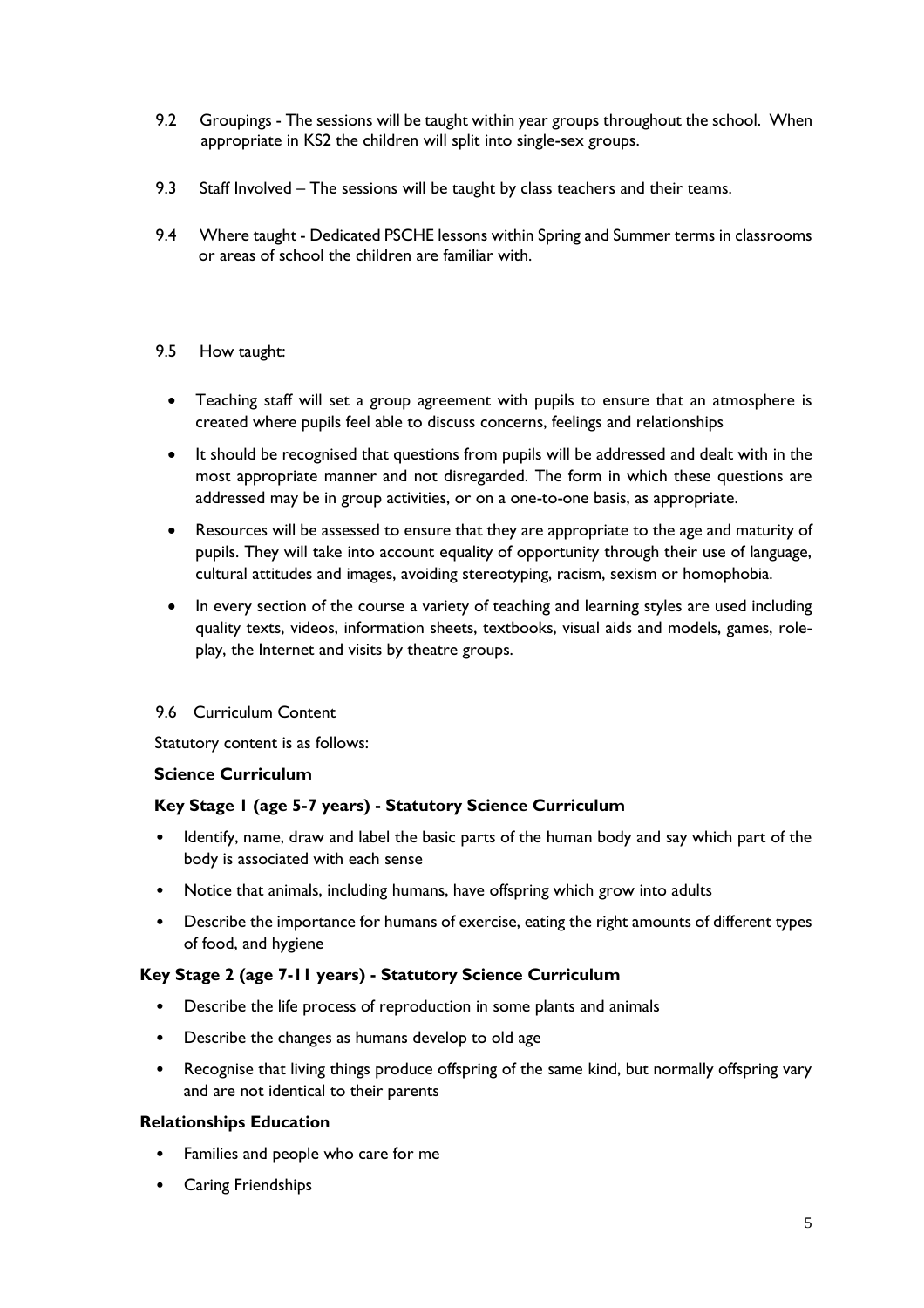- Respectful Relationships
- Online Relationships
- Being Safe

#### **Health Education**

- **Mental Wellbeing**
- Internet Safety and Harms
- Physical Health and Fitness
- Healthy Eating
- Drug, Alcohol and Tobacco
- Health and Prevention
- Basic First Aid
- The Changing Adolescent Body (Puberty)

## **10. Being an Inclusive School**

- An acceptance that different faiths and beliefs should be tolerated and not be the cause for prejudicial or discriminatory behaviour.
- The school has duties under the Equalities Act, British Values, and the Ofsted framework and must reflect British Law
- Children are growing up in a diverse world and will need to be able to work, live and play with people from all backgrounds
- Some pupils and staff may identify as LGBTQ+
- Families can include single parent families, LGBTQ+ parents, families headed by grandparents, adoptive parents, foster parents/carers amongst other structures
- Some children may have a different structure of support around them (for example: looked after children or young carers)

## **11. Meeting the Needs of SEND Pupils**

These lessons need to be accessible to all pupils including those with special educational needs and disabilities. The SEND code of practice outlines the need for schools to prepare children for adulthood outcomes. These pupils can be more vulnerable to exploitation and bullying which means that sensitive and age-appropriate Relationships and Health Education is an essential part of their learning. We will ensure that our curriculum is accessible to all pupils by using appropriate resources, small group work and providing CPD for teachers.

## **12. Confidentiality Statement**

The school will ensure that pupils know that teachers cannot offer unconditional confidentiality and are reassured that their best interests will be maintained. They will be reminded that if confidentiality has to be broken, they will be informed first and then supported as appropriate. They are encouraged to talk to their parents or carers and are provided with support to do so.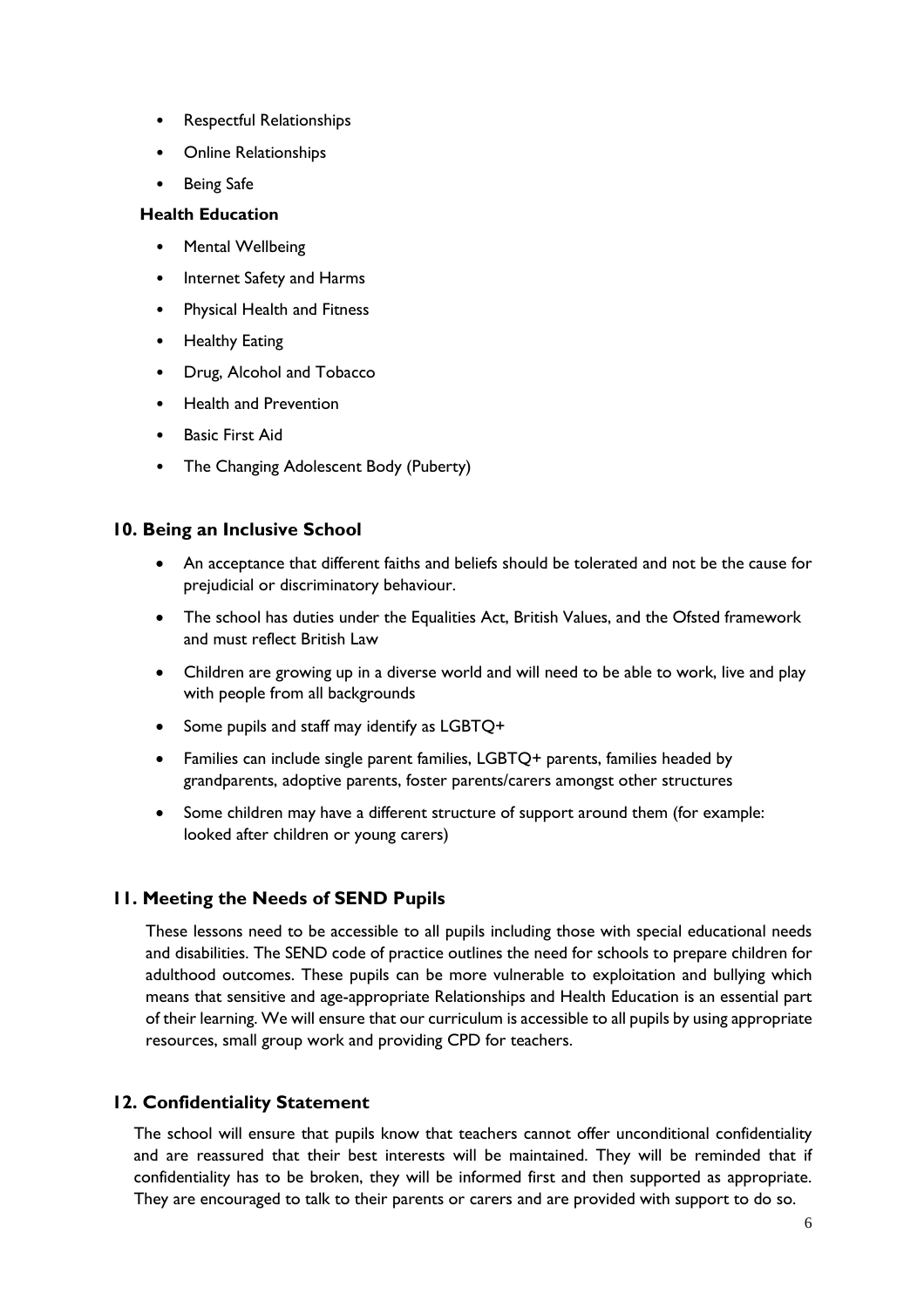The school will ensure that staff understand that they cannot offer unconditional confidentiality to pupils. They will work within the school's confidentiality policy agreed procedure for recording and reporting disclosures and the nature of access to this information.

# **13. Assessing RSE and Monitoring the Programme**

The RSE Lead will be responsible for:

- Ensuring the policy and programmes are implemented as agreed
- Supporting staff to assess pupils progress
- Recommending targets for whole school development
- Evaluation of the programme will be made by assessing, the attitudes of the pupils, the development of their personal skills and the knowledge and understanding they have gained. Review forms part of the content and is an ongoing process. The views of pupils, staff and parents will be sought and taken into account as the programme develops and changes.

## **14. Teachers' Responsibilities**

To reassure parents/carers, pupils and governors that the personal beliefs and attitudes of teachers will not influence the teaching of RSE, all those contributing to the programme are expected to work within the aims listed above.

## **15. Training staff to deliver RSE**

It is important that staff delivering RSE work within the values framework of this policy and feel confident, skilled and knowledgeable to deliver effective RSE. Continuing professional development will be provided through a range of options: individual study and development/ in-house CPD/ external training courses. Training could include:

- What to teach and when
- Leading discussions about attitudes and values
- Information updates
- Practicing a variety of teaching methods
- Facilitating group discussions
- Involving pupils in their own learning
- Managing sensitive issues

## **16. Working with Parents/Carers and Child Withdrawal Procedures**

On entry to the school, parents are invited to read the RSE policy. This helps to establish consultation and a partnership with parents, which reinforces the dual responsibility for RSE learning. Parents are kept informed about the content of the programme.

From September 2020 Parents have the right to withdraw their child from Sex Education (as outlined above). From September 2020 parents do not have the right to withdraw their child from lessons on Relationships or Health Education or the Science Curriculum. If a parent wishes to